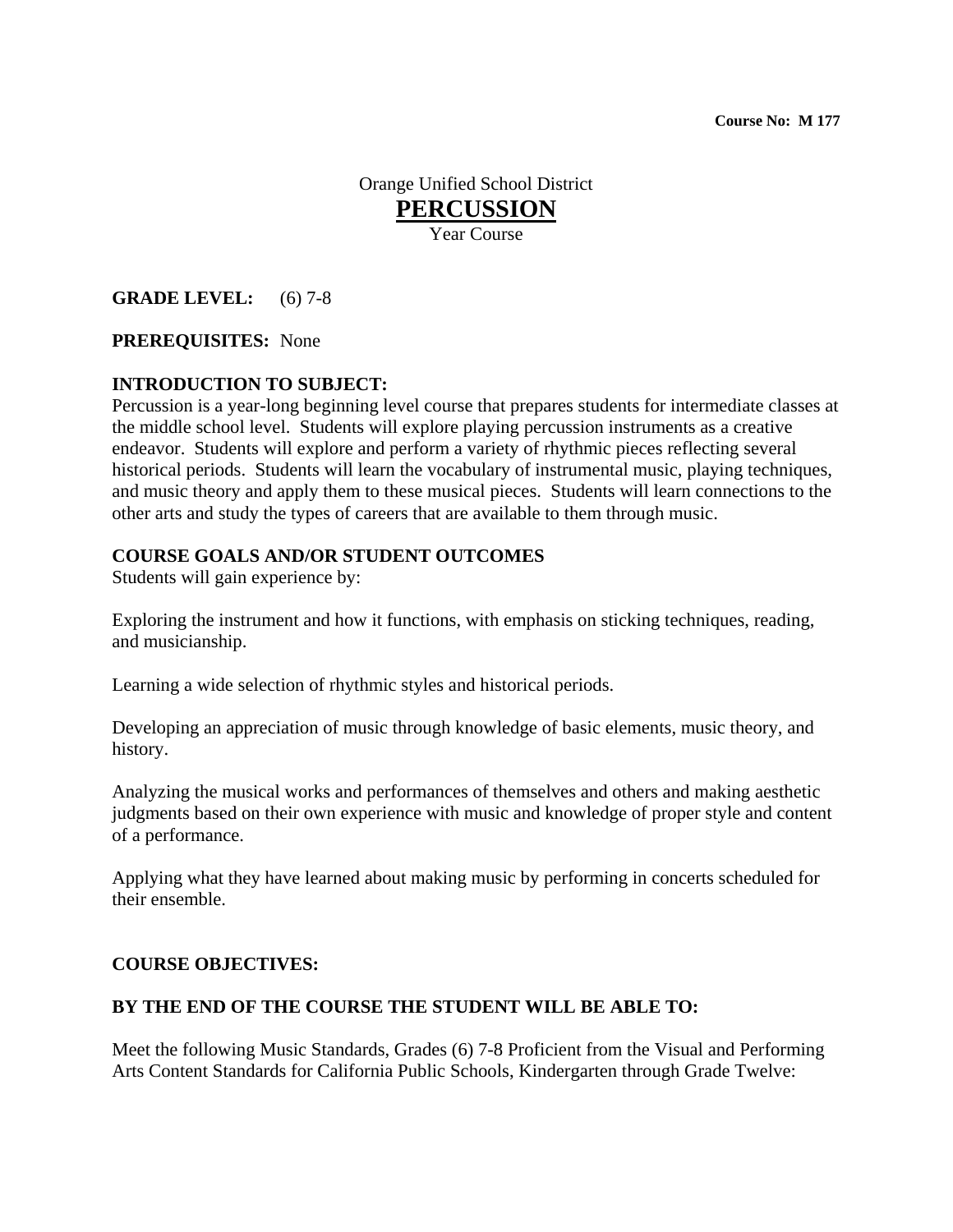Percussion Page 2

### ARTISTIC PERCEPTION

*Processing, analyzing, and responding to sensory information through the language and skills unique to music* (Standard 1.0)*. Students listen to, analyze, and describe music using music terminology. They read and notate rhythmic patterns.* 

Students analyze and compare the use of rhythmic elements in unison, two-part and three-part percussion repertoire.

Students, while reading music, will accurately subdivide rhythms.

Students read and write simple rhythmic patterns, including basic musicianship by producing a variety of timbres and balancing dynamics throughout the percussion section.

Students use rhythmic notation to write music in duple and triple meters.

Students sight-read melodies in treble clef (level of difficulty 1: scale of 1-6).

#### CREATIVE EXPRESSION

*Creating, performing, and participating in music* (Standard 2.0)*. Students develop instrumental music skills in order to perform a varied repertoire of music. Beginning use of improvisation and rhythmic arranging*.

Students perform on an instrument with expression, technical accuracy, good posture, musicianship and instrument position, a repertoire of percussion literature representing various genres, styles, and cultures, alone and in ensembles (level of difficulty 1: scale of 1-6).

Students play, with increasing accuracy, a varied repertoire of music both alone and with others.

Students perform music written in rhythmic unison and ensemble parts.

Students compose short rhythmic pieces in duple and triple meter.

#### HISTORICAL AND CULTURAL CONTEXT

*Understanding the history and culture dimensions* (Standard 3.0)*. Students analyze how history and culture influence various genres and styles of music throughout the world.* 

Students compare music from American culture in terms of the functions music serves and the role of musicians in advertising, politics, and business.

Students identify and describe the historical development of percussion instruments.

Students perform music from diverse genres and cultures.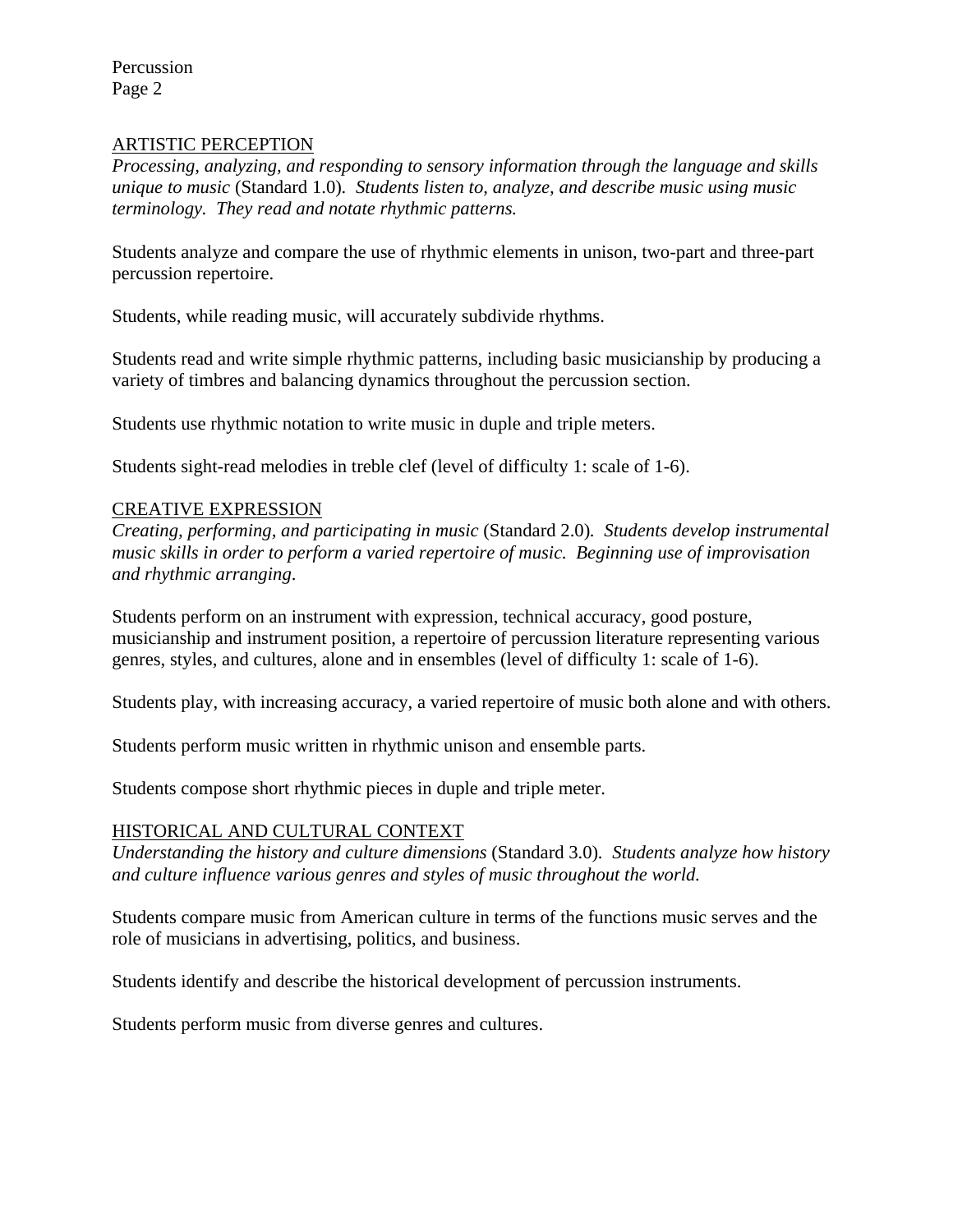Percussion Page 3

# AESTHETIC VALUING

*Responding to, analyzing, and making judgments about works of music* (Standard 4.0). *Students critically assess and analyze works of percussion music and the performance of musicians based on the elements of music, aesthetic qualities, and human responses.* 

Students use specific criteria to evaluate the quality and effectiveness of music performances and compositions.

Students evaluate the quality and effectiveness of performances, compositions, arrangements, and improvisations by oneself and others in applying criteria appropriate for the style or genre of music.

#### CONNECTIONS, RELATIONSHIPS, AND APPLICATIONS

*Connecting and applying what is learned in music to learning in other art forms, subject areas, and careers* (Standard 5.0).

Students identify and describe the function of music for the individual and others outside of school.

Students identify various careers for oneself in music.

# **COURSE OVERVIEW AND APPROXIMATE UNIT TIME ALLOTMENTS:**

# **UNIT WEEKS**

- I. Basics of Musicianship, Music Theory 6
	- A. Introduce the basics of sticking technique
		- 1. Traditional grip
			- a. Finger and thumb contact points
			- b. Palm angle
			- c. Fulcrum
			- d. Pressure points
		- 2. Matched grip
			- a. Finger and thumb contact points
			- b. Palm angle
			- c. Fulcrum
			- d. Pressure points
		- 3. Mallet grip
			- a. Use of two mallets
			- b. Address dampening and pedaling techniques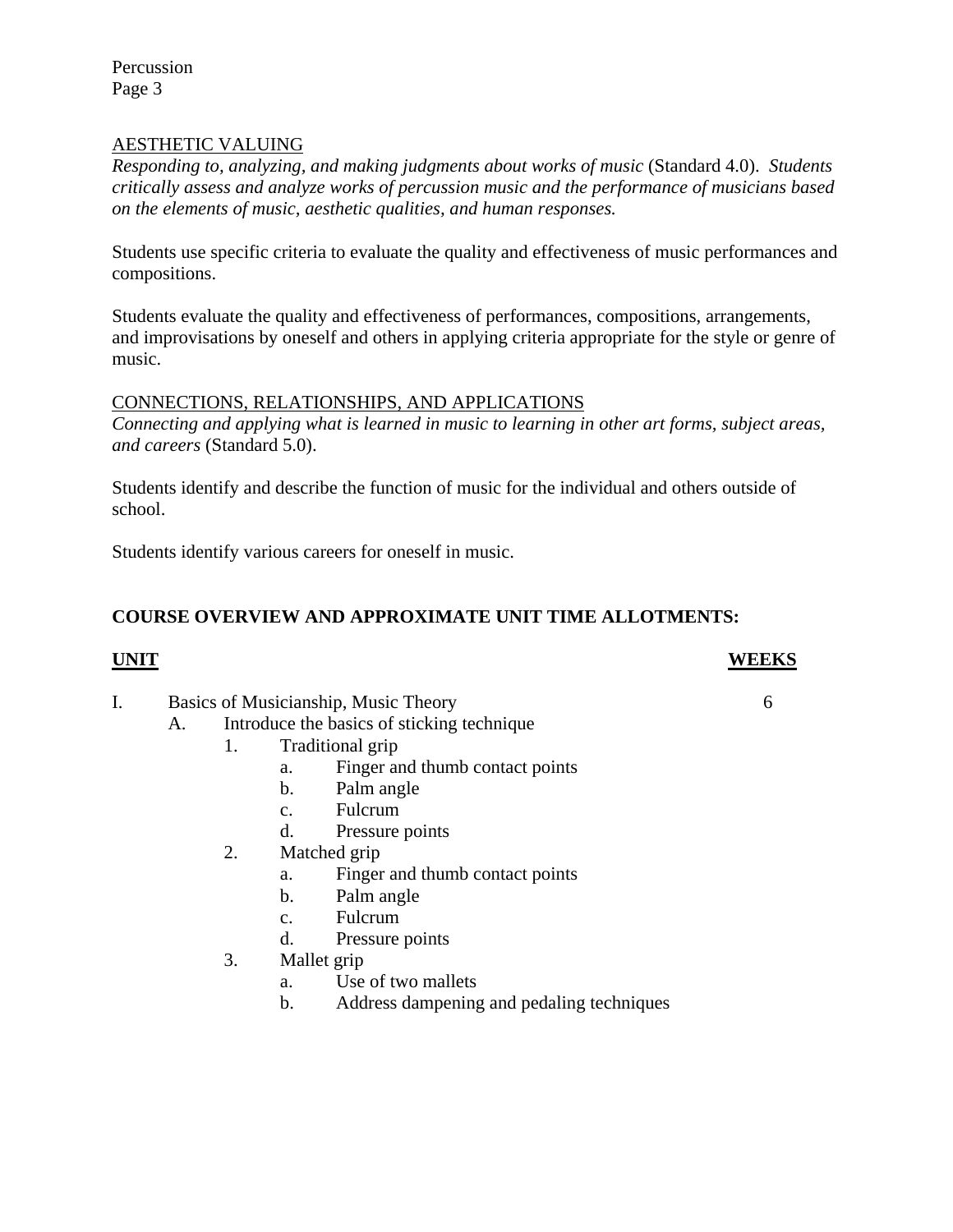|      |                                                                   |                                                           | <b>WEEKS</b>   |
|------|-------------------------------------------------------------------|-----------------------------------------------------------|----------------|
|      | <b>B.</b>                                                         | Introduce musical elements                                | 5              |
|      |                                                                   | Rhythm - note values<br>1.                                |                |
|      |                                                                   | 2.<br>Form - duple and triplet groupings                  |                |
|      |                                                                   | 3.<br>Tempo/Pulse                                         |                |
|      |                                                                   | Dynamic contrast<br>4.                                    |                |
|      |                                                                   | 5.<br>Pitch                                               |                |
|      | C.                                                                | Music notation                                            | 5              |
|      |                                                                   | Reading and writing - rhythmic patterns<br>1.             | Ongoing        |
|      |                                                                   | (level of difficulty 1; scale of 1-6)                     |                |
|      |                                                                   | Sight reading (level of difficulty 1; scale of 1-6)<br>2. |                |
|      | D.                                                                | Music ensemble - listening and performing                 | 8              |
|      |                                                                   | Solos to demonstrate correct sticking technique,<br>1.    | Ongoing        |
|      |                                                                   | musicianship and reading.                                 |                |
|      |                                                                   | 2.<br>Ensembles (level of difficulty 1; scale of 1-6)     |                |
|      | E.                                                                | Listening                                                 | $\overline{4}$ |
|      |                                                                   | 1.<br>Compare and contrast various genres                 | Ongoing        |
|      |                                                                   | 2.<br>Analysis - meter and rhythm                         |                |
| II.  | Historical and Multicultural: Social and Historical Influences of |                                                           | Ongoing        |
|      | <b>Selected Music</b>                                             |                                                           |                |
|      | А.                                                                | Multicultural music contributions - identify cultural     |                |
|      |                                                                   | characteristics and differences in musical styles in two  |                |
|      |                                                                   | or more cultures.                                         |                |
|      | <b>B.</b>                                                         | Personal heritage - comparing cultural heritages in music | 5              |
| III. | Performance                                                       |                                                           | 12             |
|      | A.                                                                | Selection of music (level of difficulty: 1; scale of 1-6) |                |
|      | <b>B.</b>                                                         | Introduce basic rehearsal techniques                      | $\overline{2}$ |
|      |                                                                   | 1.<br>Set-up                                              |                |
|      |                                                                   | 2.<br>Warm-up                                             |                |
|      |                                                                   | 3.<br>Performance etiquette                               |                |
|      |                                                                   | Closure and clean-up<br>$\overline{4}$ .                  |                |
|      | C.                                                                | Evaluation of performance                                 | 12             |
|      |                                                                   | Discuss group performance<br>1.                           |                |

2. Verbal self-analysis of performances

# **TEXT AND SUPPLEMENTAL MATERIALS**

Materials are adopted on a seven-year cycle that is scheduled for all subjects, including music. All instrumental music teachers in the district review all materials. Each instructor may then purchase music and additional materials to supplement the adopted source material. Students are encouraged to use the Internet for research and reading on assigned and enrichment projects.